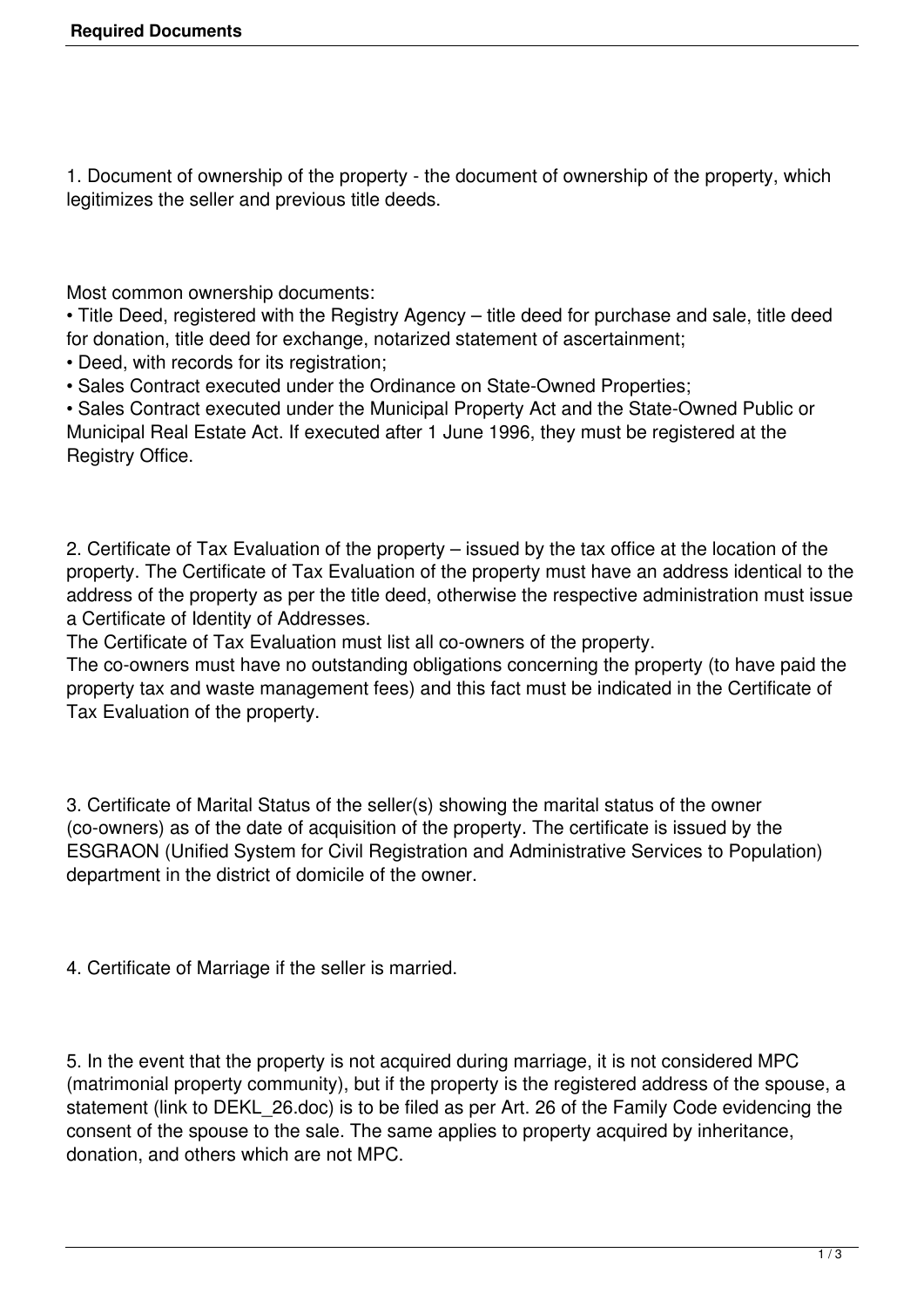6. In the event that real rights are registered for the property, in order to execute the sale transaction the user must abandon the real right established in their favour - this is carried out by filing a statement (link to dekl\_otkaz\_blanka.doc) for waiver of the right of use. It must be executed at the notary's office and is subject to registration. If the user is deceased, an excerpt of the Death Certificate must be submitted.

7. In the event that the property is subject to partition – the respective document (contract, judgment), duly registered at the Registry Agency. DEKL\_23.doc

8. Sketch of the property, in the event of transfer of land (land plot, yard or part of yard on which the property/apartment is built). It is issued by the technical service in the district where the property is located and is valid for 6 months.

9. When the property was received as inheritance - Certificate of Inheritance, Death Certificate of the ancestor, will.

10. In the event that the seller(s) is divorced, the court judgment for the dissolution of the marriage in divorce is to be presented.

11. The specific cases require different documents tracing the history of the property and proving the right of ownership.

12. Certificate of Encumbrances on the property- issued by the Registry Agency, enclosing all documents of the ownership – from the first title deed to the last one, in the case of inheritance –Certificate of Inheritance as well. In the event that the property includes land or parts of land, a sketch of the property must also be enclosed.

13. In the event that the seller is unable to attend the performance of the deal personally, he/she is legally entitled to authorize a third person to represent him/her by means of a Power of Attorney. This Power of Attorney must specifically describe the representation rights granted